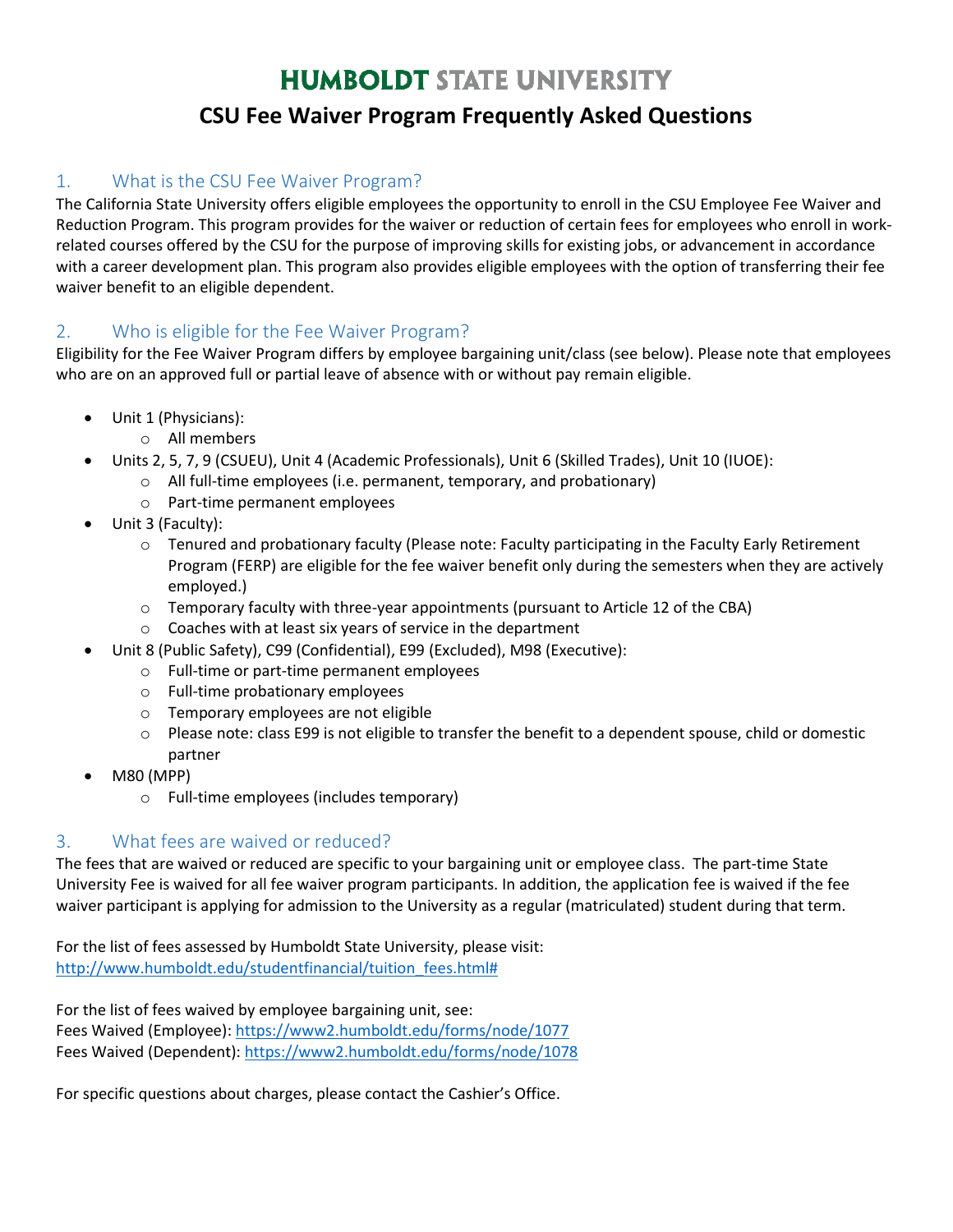## 4. How many classes or units may I enroll in?

The Fee Waiver program allows participants to enroll in a maximum of two classes or six units per semester, whichever is greater. If the individual is taking more than the maximum number of courses or units allowed through the fee waiver program, he/she will be required to pay the difference between the part‐time State University Fee and the full‐time State University Fee along with any other associated fees.

#### 5. How often do I have to submit an application for the fee waiver program?

You must submit a fee waiver application for yourself or your dependent each semester.

### 6. Is there a deadline for submission of the fee waiver or dependent fee waiver application?

Fee Waiver Forms should be submitted to Human Resources at least three weeks prior to the first day of instruction each term. HSU and other CSU deadlines may affect you or your dependent's ability to register for classes. For this reason, we encourage you to view the calendar of activities and deadlines at the campus of attendance.

## 7. Can I transfer this benefit to someone else?

The Dependent Fee Waiver Program allows eligible employees to transfer their benefit to a spouse, domestic partner or dependent child, in lieu of participation by the employee, subject to the following conditions:

- Spouse, domestic partner or dependent child must be a regularly‐admitted student pursuing (matriculated toward) a degree or credential;
- The course(s) enrolled in on a fee-waiver basis must be for credit toward the degree or credential requirements;
- The administration determines that there is space available in such course offerings for the spouse, domestic partner or dependent child;
- Employees in class E99 are not eligible to transfer this benefit

## 8. What defines a dependent child?

For the fee waiver program, a Dependent Child must be one of the following:

- Child or stepchild who has never been married and is under age 25 (age 23 for Units 1, 8, and 10) through at least mid-point of the semester
- Child living with employee in a parent-child relationship who is economically dependent upon employee, who has never been married, and is under age 25 (age 23 for Units 1, 8, and 10) through at least mid-point of the semester
- Child or stepchild age 25 (age 23 for Units 1, 8, and 10) or above who is incapable of self-support due to a disability which existed prior to age 25 (age 23 for Units 1, 8, and 10).

#### 9. Can two of my dependents share this benefit?

Only one person is eligible per semester. You may, however, alternate the benefit between your dependents each semester.

#### 10. If both parents are employees and wish to collectively transfer their benefits to their dependent child, how will this affect the benefit?

If both parents are employees and are eligible to transfer their fee waiver benefit, it is possible for one child to receive both benefits and be eligible to enroll in up to 4 courses or 12 units, whichever is greater.

## 11. If I have not established residency in CA, will my dependent or I still qualify?

Yes, you or your dependent will still qualify for the Fee Waiver Program. Non-resident tuition fees may apply, unless you or your dependent is eligible through the Title 5, Section 41910 provision, to be determined at the time of admission to the fee waiver program.

## 12. Is the Fee Waiver Benefit taxable?

The Fee Waiver Benefit is taxable for domestic partners. It is taxable for spouses and dependent children taking post‐ baccalaureate classes. It is not taxable for employees using the benefit for themselves.